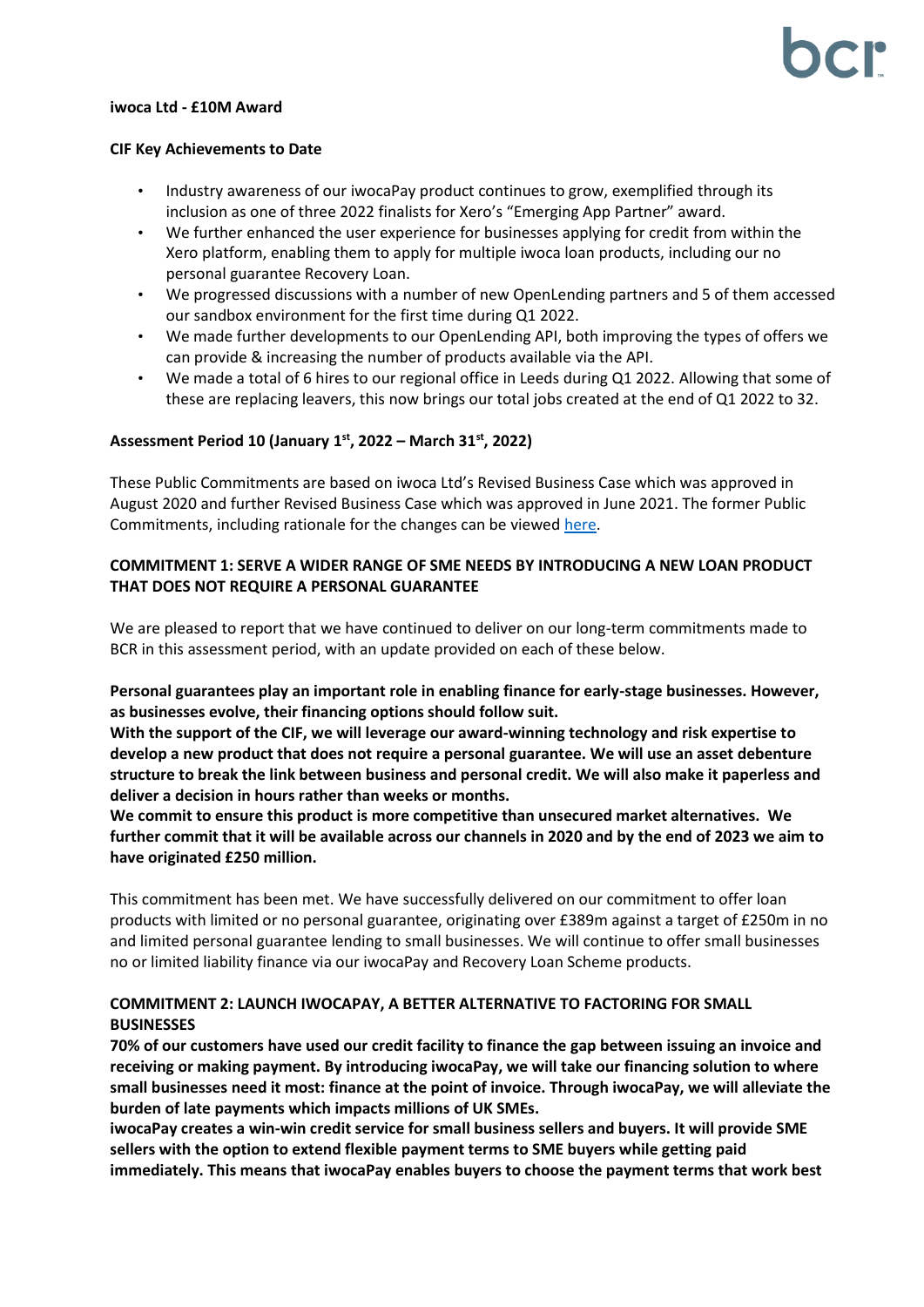**for their cash flow, up to 90 days post invoice receipt, while guaranteeing prompt payment to the seller on a non-recourse basis.**

**We commit to making iwocaPay a more competitive and accessible alternative to factoring for SMEs and available on a 'single invoice' basis, maximising the product's flexibility. We further commit to launching iwocaPay in Q2 2020, by the end of 2023 we aim to have financed 40,000 transactions.**

We continue to be on-track with this commitment and Q1 2022 was a strong quarter for iwocaPay. We are seeing increasing awareness of the product and during the assessment period were featured in The Independent and The Caterer, a key industry trade magazine for the food and restaurant supply chain. In addition, Xero also announced iwocaPay as one of three 2022 finalists for Xero's "Emerging App Partner" award.

## **COMMITMENT 3: CO-DEVELOP CUSTOMISED CREDIT PRODUCTS WITH XERO, THE UK'S LEADING SME ONLINE ACCOUNTING SOFTWARE PLATFORM**

**To bring finance to 463,000 Xero subscribers, with the support of the CIF, a joint development team of Xero and iwoca staff will research, prototype and pilot iwoca lending products for Xero. These customised products will be seamlessly embedded and accessible within Xero's interface and core customer journeys—a first for Xero.**

## **Our shared aim is to deploy a competitive range of lending products that will be easily accessible by Xero's 463,000 SME subscribers by the end of Q3 2021.**

This commitment has been met. We have successfully delivered on this commitment to bring finance to Xero users and during Q1 2022, we further enhanced the user experience for businesses applying for credit from within the Xero platform. The main development work was focussed on enabling the customer to apply for multiple loan products during the same application process. This work was completed during the quarter and now means that Xero users have access to the government backed Recovery Loan Scheme alongside the Flexi-Loan product. So far roughly 8,000 Xero customers are able to access this 5 year term loan product through the integration.

We also planned and scoped the development work required for adding further data sharing capabilities as part of the application process. This will allow Xero users to share bank statements and company accounts data as part of their application so that this information can be used as part of the credit assessment process with iwoca. This work will be carried out during April 2022.

# **COMMITMENT 4: LAUNCH OPENLENDING TO FACILITATE THE EXPANSION OF SME FINANCING SOLUTIONS THROUGH THE ENTIRE ECOSYSTEM**

**We strongly believe in the benefits of a connected and cooperating marketplace. In fact, thousands of customers have reached us via bespoke API integrations with selected partners like Tide. OpenBanking has been a game-changer for us and, looking ahead, we see a huge opportunity in OpenFinance—the most recent initiative by the Bank of England to establish a data standard and portable digital identity for SMEs.**

**In this spirit, with the support of the CIF, we will launch OpenLending, a self-serve platform that opens up our lending stack to the entire ecosystem of BCA providers, FinTechs, brokers, accountants and bookkeeping platforms.**

**We will establish a dedicated full stack team that will make OpenLending fully operational. We will build features that enable partners to customise products, such as term, price or commission. Through customisation, our partners will create and deliver a proliferation of new products that are relevant and accessible to their SME customers.**